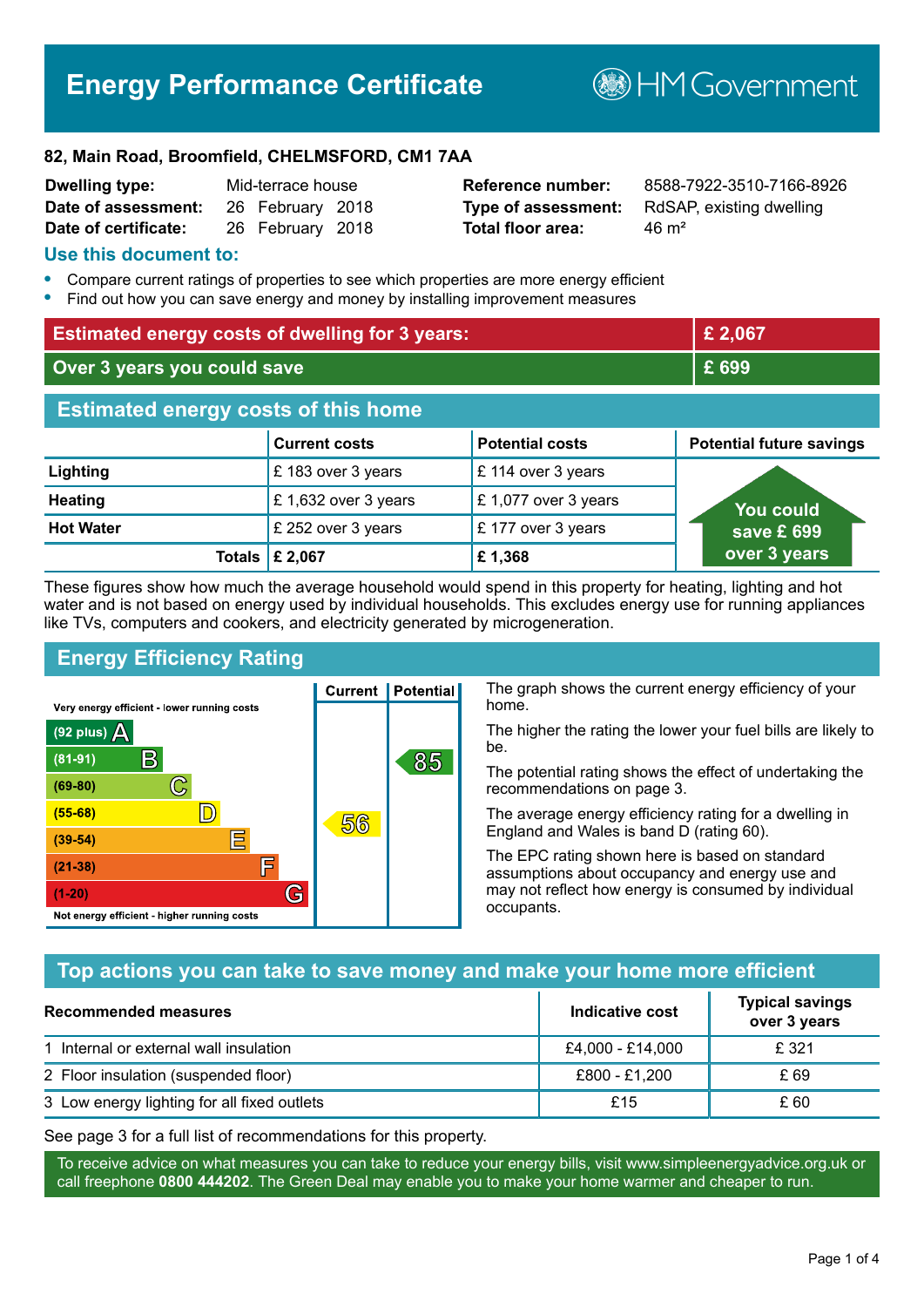**Energy Performance Certificate**

#### **Summary of this home's energy performance related features**

| <b>Element</b>        | <b>Description</b>                             | <b>Energy Efficiency</b> |
|-----------------------|------------------------------------------------|--------------------------|
| Walls                 | Solid brick, as built, no insulation (assumed) | ★☆☆☆☆                    |
| Roof                  | Pitched, 150 mm loft insulation                | ★★★★☆                    |
| Floor                 | Suspended, no insulation (assumed)             |                          |
|                       | Solid, no insulation (assumed)                 |                          |
|                       | To external air, no insulation (assumed)       |                          |
| Windows               | Some double glazing                            | ★☆☆☆☆                    |
| Main heating          | Boiler and radiators, mains gas                | ★★★★☆                    |
| Main heating controls | Programmer and room thermostat                 | ★★★☆☆                    |
| Secondary heating     | Room heaters, dual fuel (mineral and wood)     |                          |
| Hot water             | From main system                               | ★★★★☆                    |
| Lighting              | Low energy lighting in 40% of fixed outlets    | ★★★☆☆                    |

Current primary energy use per square metre of floor area: 353 kWh/m² per year

The assessment does not take into consideration the physical condition of any element. 'Assumed' means that the insulation could not be inspected and an assumption has been made in the methodology based on age and type of construction.

#### **Low and zero carbon energy sources**

Low and zero carbon energy sources are sources of energy that release either very little or no carbon dioxide into the atmosphere when they are used. Installing these sources may help reduce energy bills as well as cutting carbon. There are none provided for this home.

# **Your home's heat demand**

For most homes, the vast majority of energy costs derive from heating the home. Where applicable, this table shows the energy that could be saved in this property by insulating the loft and walls, based on typical energy use (shown within brackets as it is a reduction in energy use).

| <b>Heat demand</b>           | <b>Existing dwelling</b> | Impact of loft<br>insulation | Impact of cavity<br>wall insulation | Impact of solid<br>wall insulation |
|------------------------------|--------------------------|------------------------------|-------------------------------------|------------------------------------|
| Space heating (kWh per year) | 7,895                    | (143)                        | N/A                                 | (1,984)                            |
| Water heating (kWh per year) | .849                     |                              |                                     |                                    |

You could receive Renewable Heat Incentive (RHI) payments and help reduce carbon emissions by replacing your existing heating system with one that generates renewable heat, subject to meeting minimum energy efficiency requirements. The estimated energy required for space and water heating will form the basis of the payments. For more information, search for the domestic RHI on the www.gov.uk website.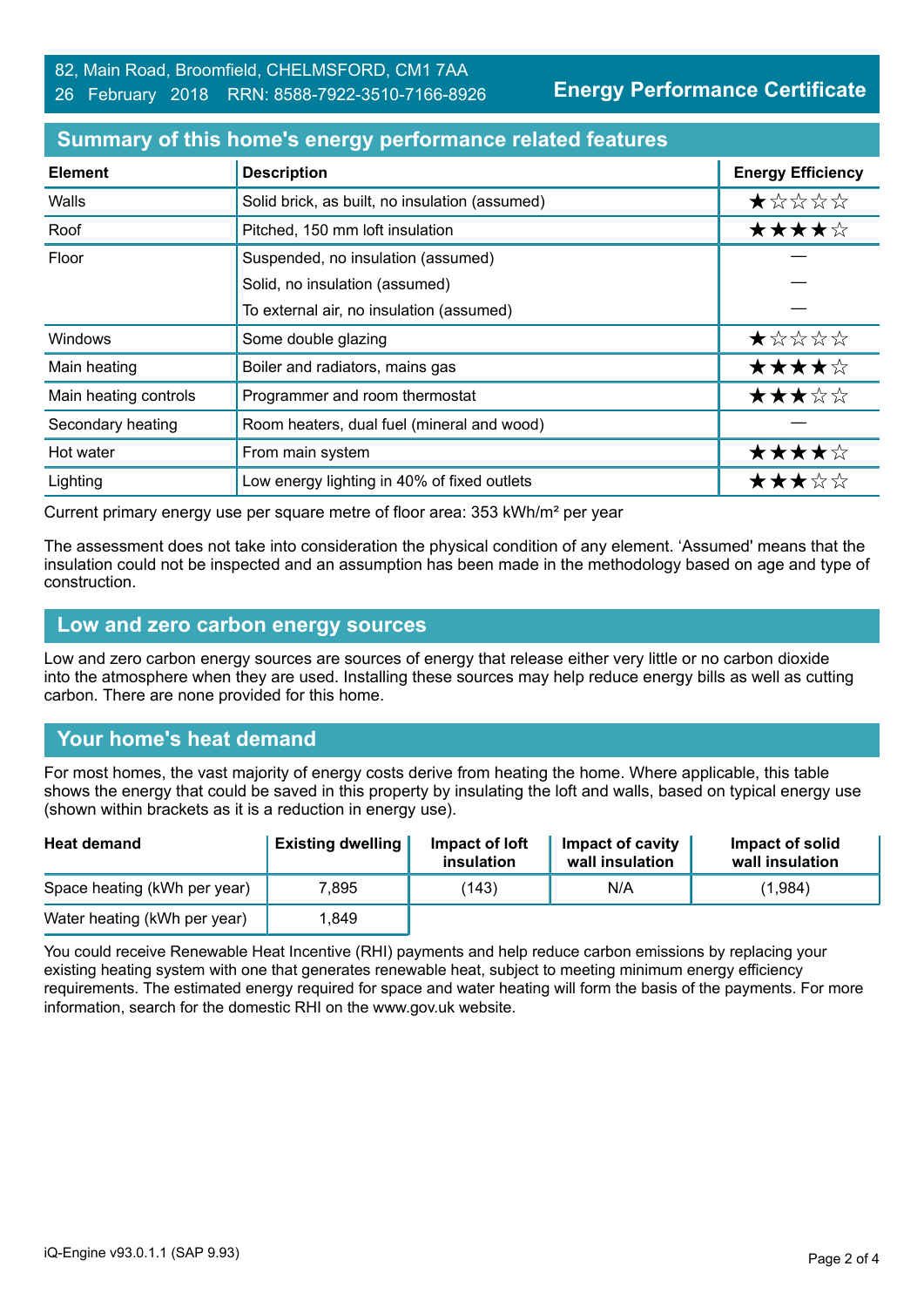### 82, Main Road, Broomfield, CHELMSFORD, CM1 7AA 26 February 2018 RRN: 8588-7922-3510-7166-8926

### **Recommendations**

The measures below will improve the energy performance of your dwelling. The performance ratings after improvements listed below are cumulative; that is, they assume the improvements have been installed in the order that they appear in the table. To receive advice on what measures you can take to reduce your energy bills, visit www.simpleenergyadvice.org.uk or call freephone 0800 444202. Before installing measures, you should make sure you have secured the appropriate permissions, where necessary. Such permissions might include permission from your landlord (if you are a tenant) or approval under Building Regulations for certain types of work.

| <b>Recommended measures</b>                                       | Indicative cost   | <b>Typical savings</b><br>per year | <b>Rating after</b><br>improvement |
|-------------------------------------------------------------------|-------------------|------------------------------------|------------------------------------|
| Internal or external wall insulation                              | £4,000 - £14,000  | £107                               | <b>D63</b>                         |
| Floor insulation (suspended floor)                                | £800 - £1,200     | £ 23                               | <b>D64</b>                         |
| Low energy lighting for all fixed outlets                         | £15               | £20                                | <b>D65</b>                         |
| Solar water heating                                               | £4,000 - £6,000   | £ 25                               | <b>D67</b>                         |
| Replace single glazed windows with low-E double<br>glazed windows | £3,300 - £6,500   | £ 58                               | <b>C70</b>                         |
| Solar photovoltaic panels, 2.5 kWp                                | $£5,000 - £8,000$ | £ 312                              | <b>B85</b>                         |

# **Financial Support and the Green Deal**

Green Deal Finance allows you to pay for some of the cost of your improvements in instalments under a Green Deal Plan (note that this is a credit agreement, but with instalments being added to the electricity bill for the property). The availability of a Green Deal Plan will depend upon your financial circumstances. There is a limit to how much Green Deal Finance can be used, which is determined by how much energy the improvements are estimated to **save** for a 'typical household'.

You may also be able to obtain support towards repairs or replacements of heating systems and/or basic insulation measures under the ECO scheme, provided that you are in receipt of qualifying benefits or tax credits. To learn more about this scheme and the rules about eligibility, visit www.simpleenergyadvice.org.uk or call freephone **0800 444202** for England and Wales.